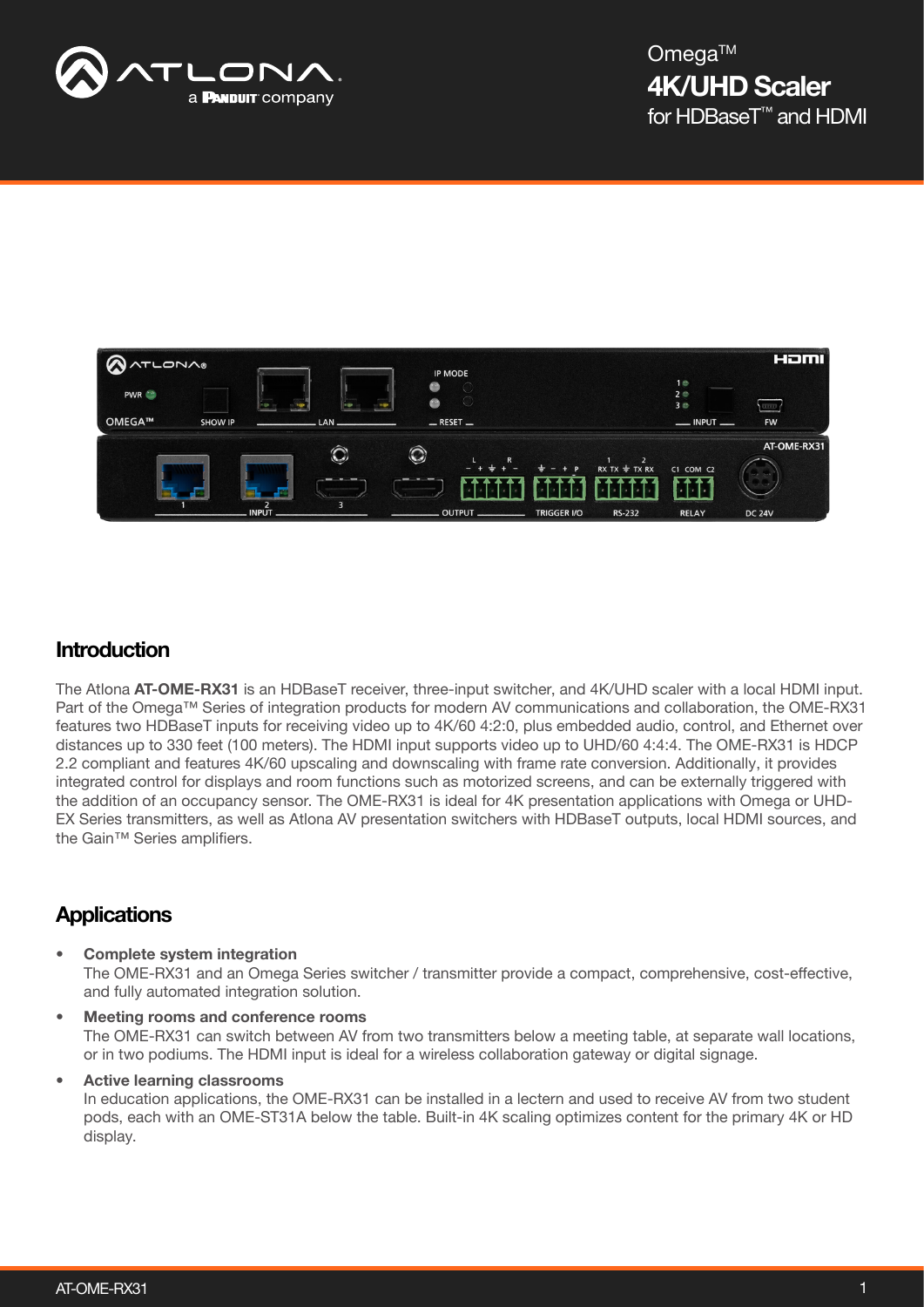

# Key Features

## Dual HDBaseT receiver with local HDMI input

- Three-input switcher with two HDBaseT inputs and an HDMI input.
- HDMI input is ideal for a wireless gateway, PC, video conferencing codec, or media player installed near a display.

## Video, audio, power, and data over category cable utilizing HDBaseT technology

- Receives up to 330 feet (100 meters) @ 1080p with CAT5e/6 or 4K/UHD using CAT6a/7 cable.
- Uses easy-to-integrate category cable for low-cost, reliable system installation.

## 4K/UHD downscaling and upscaling

- Preserves color and spatial detail when down-converting 4K content to 1080p or vice versa.
- Ideal for presentation applications where content is to be viewed on a variety of 4K and HD displays. Also ideal for downscaling to 1080p for hardware VC codecs.

## Automatic input selection and automatic display control

- Automatically changes display power state, and switches between inputs based on device connection or disconnection from the switcher.
- Enables effortless, automated system operation without the need for an external control system.

## Audio de-embedding

- De-embeds two channel PCM audio and delivers to a balanced, analog audio output.
- Independent volume and mute controls for embedded and de-embedded two-channel PCM audio, plus fiveband EQ for the analog audio output.

## Dual Ethernet ports and integrated network switch

- Allows a single connection to an AV LAN for IP control of a display and the OME-RX31 (plus transmitter or switcher over HDBaseT).
- Simplify system design and integration with just one network drop for AV system control.

#### Contact closure for screen or display lift control

- Dry contact closure triggers electronic screen or lift operation based on active or standby mode of the switcher / scaler.
- Automates screen or lift activation at system power-up; eliminates need for a separate AV control system.

## Trigger I/O ports for occupancy sensing or remote button controls

- When used with an occupancy sensor, the switcher can be set to automatically go into standby, and power off the display once participants have left the room.
- Greatly simplifies user operation by avoiding the need to manually power up the system.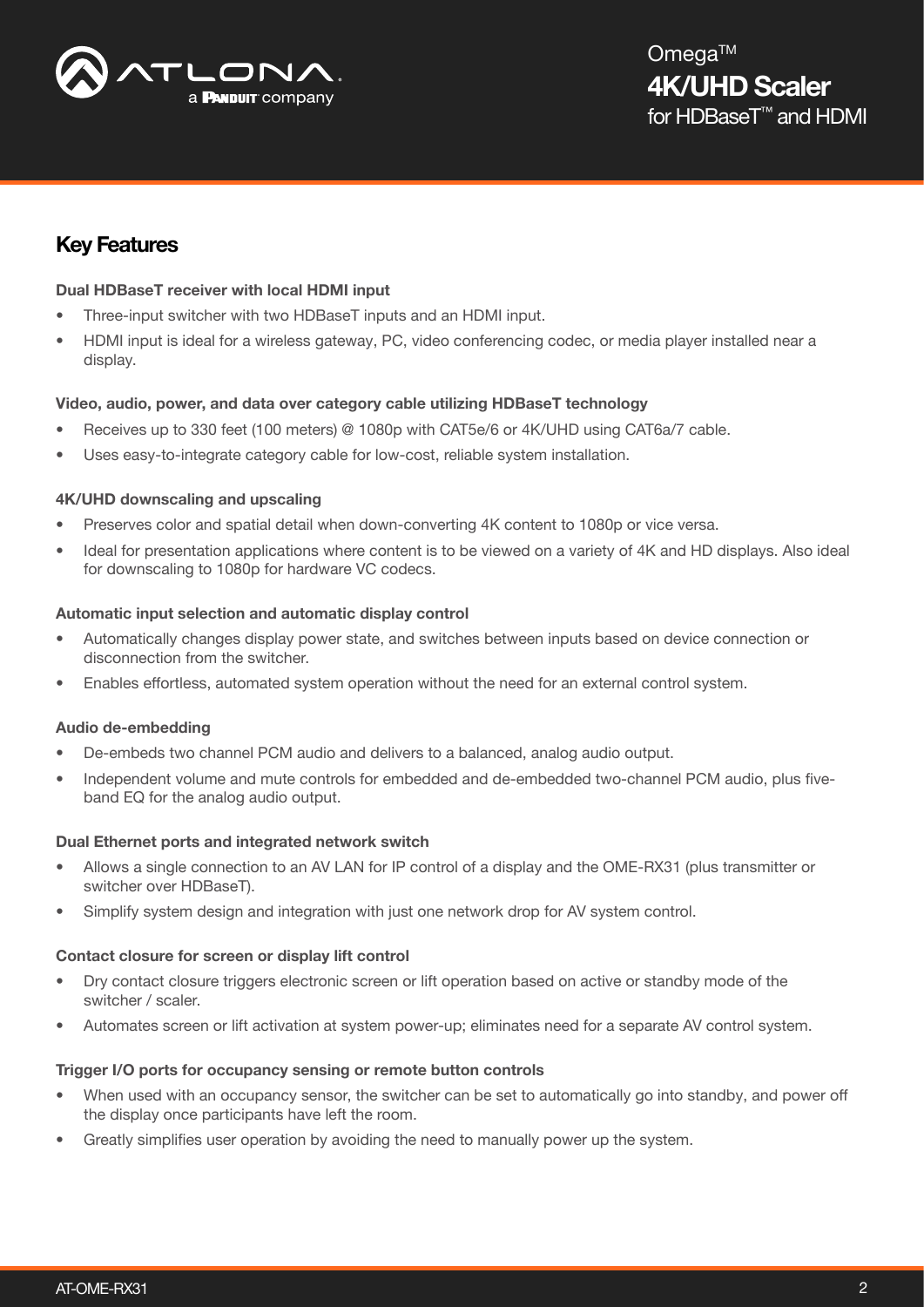

# **Specifications**

| Video                                    |                                                                                                                                                                                                                 |                                                               |                                                                                                                                                    |
|------------------------------------------|-----------------------------------------------------------------------------------------------------------------------------------------------------------------------------------------------------------------|---------------------------------------------------------------|----------------------------------------------------------------------------------------------------------------------------------------------------|
| <b>HDMI</b>                              | 2.0                                                                                                                                                                                                             |                                                               |                                                                                                                                                    |
| <b>HDCP</b>                              | 2.2                                                                                                                                                                                                             |                                                               |                                                                                                                                                    |
| UHD/HD                                   | 4096×2160 @ 60 <sup>(1)</sup> /50/30/25/24 Hz<br>3840×2160 @ 60 <sup>(1)</sup> /50/30/25/24 Hz<br>1920x1080p @ 60/59.94/50/30/29.97/25/24/23.98 Hz<br>1920x1080i @ 30/29.97/25 Hz<br>1280x720p @ 60/59.94/50 Hz |                                                               | 720x576p @ 50 Hz<br>720x576i @ 50 Hz<br>640x480p @ 60/59.96 Hz<br>640x480i @ 30 Hz                                                                 |
| <b>VESA</b><br>All resolutions are 60 Hz | 2560×1600<br>2048×1536<br>1920×1200<br>1680×1050<br>1600×1200<br>1440×900<br>1400×1050<br>1280×1024                                                                                                             |                                                               | 1280×800<br>1366×768<br>1360×768<br>1152×864<br>1024×768<br>800×600<br>640×480                                                                     |
| Scaler                                   | 1024x768 @ 60 Hz<br>1280x720 @ 50/60 Hz<br>1280x768 @ 60 Hz<br>1280x800 @ 60 Hz<br>1360x768 @ 60 Hz<br>1600x1200 @ 60 Hz                                                                                        |                                                               | 1920x1080 @ 24/25/50/60 Hz<br>1920x1200 @ 60 Hz<br>2048x1080 @ 60 Hz<br>3840x2160 (UHD) @ 24/25/30/50/60 Hz<br>4096x2160 (DCI) @ 24/25/30/50/60 Hz |
| <b>Color Space</b>                       | YUV, RGB                                                                                                                                                                                                        |                                                               |                                                                                                                                                    |
| Chroma Subsampling                       | 4:4:4, 4:2:2, 4:2:0                                                                                                                                                                                             |                                                               |                                                                                                                                                    |
| <b>Color Depth</b>                       | 8-bit, 10-bit, 12-bit                                                                                                                                                                                           |                                                               |                                                                                                                                                    |
| HDR <sup>(2)</sup>                       | HDR10, Hybrid-Log Gamma (HLG), and Dolby® Vision™ @ 60Hz                                                                                                                                                        |                                                               |                                                                                                                                                    |
| Audio                                    |                                                                                                                                                                                                                 |                                                               |                                                                                                                                                    |
| HDMI Pass-Through Formats                | LPCM 2.0<br><b>LPCM 5.1</b>                                                                                                                                                                                     | Dolby <sup>®</sup> Digital<br>Dolby Digital Plus <sup>™</sup> | DTS <sup>®</sup> Digital Surround <sup>™</sup><br>DTS-HD Master Audio™                                                                             |

|                           | <b>LPCM 5.1</b><br><b>LPCM 7.1</b>                             | Dolby Digital Plus <sup>™</sup><br>Dolby TrueHD<br>Dolby Atmos <sup>®</sup> | DTS-HD Master Audio™<br>$DTS: X^{\circledcirc}$ |
|---------------------------|----------------------------------------------------------------|-----------------------------------------------------------------------------|-------------------------------------------------|
| <b>Bit Rate</b>           | 24 Mbps, max                                                   |                                                                             |                                                 |
| <b>Analog Audio</b>       |                                                                |                                                                             |                                                 |
| Format                    | 2-channel stereo                                               |                                                                             |                                                 |
| <b>Balanced Output</b>    | +4 dBu, nominal gain; +20 dBu headroom                         |                                                                             |                                                 |
| <b>Frequency Response</b> | 20 Hz to 20 kHz, ±0.5 dB                                       |                                                                             |                                                 |
| $THD + N$                 | $< 0.004\%$ @ 20 Hz to 20 kHz                                  |                                                                             |                                                 |
| <b>SNR</b>                | $>$ 104 dB @ 1 kHz, zero clipping @ 0 dBFS, unweighted         |                                                                             |                                                 |
| Sample Rate               | 32 kHz, 44.1 kHz, 48 kHz, 88.2 kHz, 96 kHz, 176.4 kHz, 192 kHz |                                                                             |                                                 |

| Control       |                                                                                                                                                                                                                                              |  |
|---------------|----------------------------------------------------------------------------------------------------------------------------------------------------------------------------------------------------------------------------------------------|--|
| <b>RS-232</b> | Device control and configuration<br>Supported baud rates: 2400, 4800, 9600, 19200, 38400, 57600, 115200                                                                                                                                      |  |
| Trigger       | Occupancy sensor triggering; wake from standby and/or display power-up when room becomes<br>occupied. Electrical rating: 30 V @ 1 A (max.)                                                                                                   |  |
| Relay         | Contact closure control for room functions such as motorized screens and display lifts, as well as<br>occupancy sensing and remote button controls. Normally Open (NO), adjustable Toggle and Pulse<br>modes. Electrical rating: 48 V @ 1 A. |  |
| IP            | Protocols: HTTPS, Telnet, mDNS<br>Modes: DHCP, Static – selectable through front panel and built-in web server                                                                                                                               |  |
| <b>CEC</b>    | <b>Yes</b>                                                                                                                                                                                                                                   |  |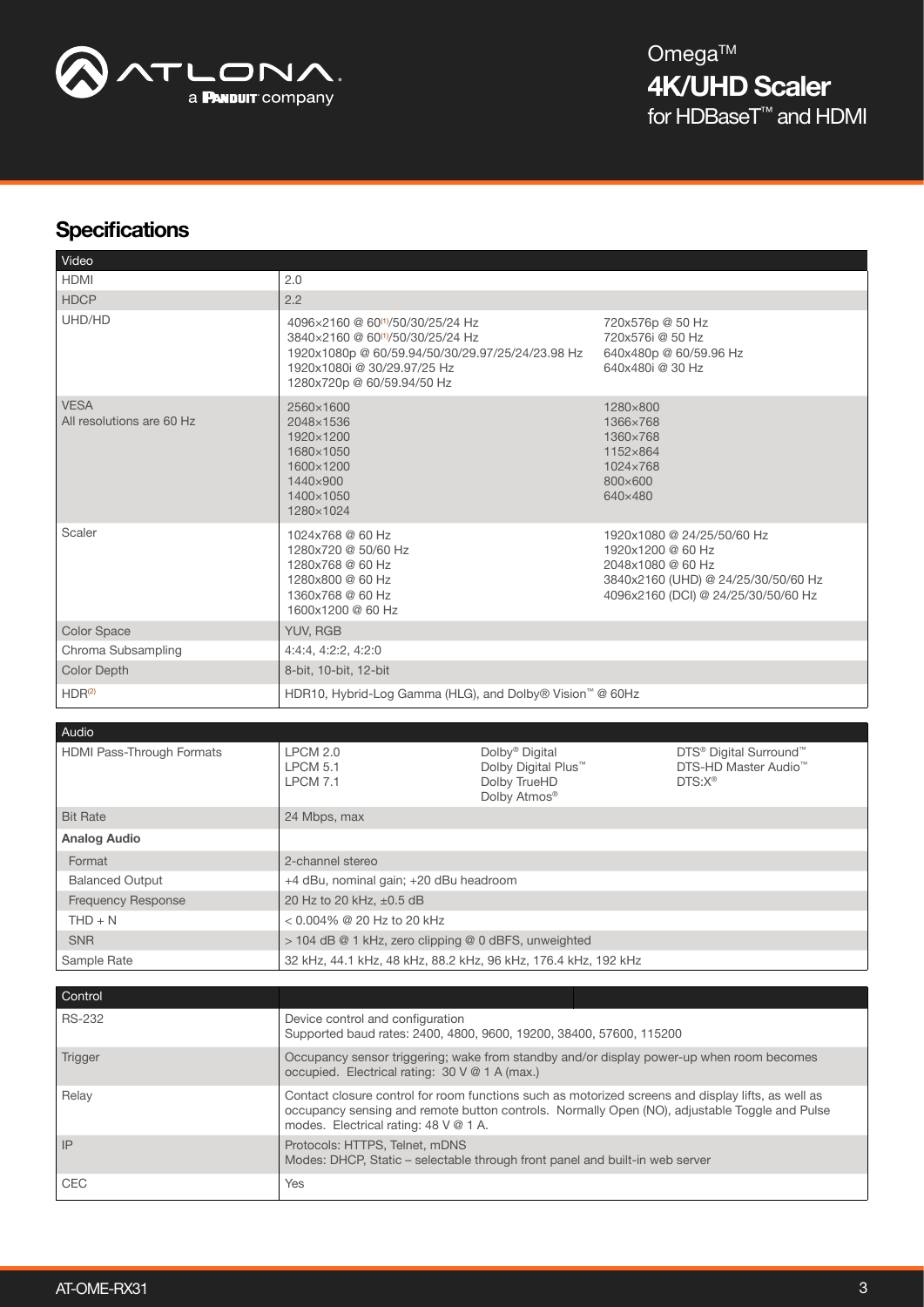

| Resolution / Distance | 4K/UHD - Feet / Meters |     | 1080p - Feet / Meters |     |
|-----------------------|------------------------|-----|-----------------------|-----|
| HDMI IN/OUT           | ◡                      |     | 30                    |     |
| CAT <sub>5e</sub>     | 295                    | 90  | 330                   | 100 |
| CAT6/6a/7             | 330                    | 100 | 330                   | 100 |

| Connectors, Controls, and Indicators                               |                                                          |  |  |
|--------------------------------------------------------------------|----------------------------------------------------------|--|--|
| <b>HDMI IN</b>                                                     | 1 - Type A, 19-pin female                                |  |  |
| <b>HDMI OUT</b>                                                    | 1 – Type A, 19-pin female                                |  |  |
| AUDIO OUT                                                          | 1 - 5-pin captive screw, balanced / unbalanced 2-channel |  |  |
| <b>TRIGGER I/O</b>                                                 | $1 - 4$ -pin captive screw                               |  |  |
| <b>RS-232</b>                                                      | $1 - 5$ -pin captive screw                               |  |  |
| RELAY                                                              | $1 - 3$ -pin captive screw                               |  |  |
| <b>LAN</b>                                                         | 2 - RJ45, 100Base-T                                      |  |  |
| HDBaseT                                                            | $2 - RJ45$                                               |  |  |
| <b>PWR</b>                                                         | $1 - 4$ -pin, DIN                                        |  |  |
| <b>Control Buttons:</b><br><b>SHOW IP, INPUT</b><br>IP MODE, RESET | 2 - momentary, tact-type<br>2 - momentary, tact-type     |  |  |
| Function Indicators:<br>PWR, INPUT<br>IP MODE, RESET               | 3 - LED, green<br>$2 - LED$ , green                      |  |  |

| Temperature             | Fahrenheit                 | <b>Celsius</b> |
|-------------------------|----------------------------|----------------|
| Operating               | 32 to 122                  | $0$ to 50      |
| Storage Temperature     | $-4$ to $140$              | $-20$ to 60    |
| Operating Humidity (RH) | 20% to 90%, non-condensing |                |

| Power                        |                                                     |  |
|------------------------------|-----------------------------------------------------|--|
| Consumption                  | 8.1 W                                               |  |
| <b>External Power Supply</b> | 100 - 240 V AC, 50/60 Hz<br>Output: 24 V / 2.7 A DC |  |

| Dimensions ( $H \times W \times D$ ) | <b>Inches</b>                  | <b>Millimeters</b> |
|--------------------------------------|--------------------------------|--------------------|
| Device                               | $1.02 \times 8.62 \times 5.98$ | 26 x 219 x 152     |
| Power Supply (AT-PS-2427-D4)         | $1.26 \times 1.93 \times 4.69$ | 32 x 49 x 119      |
|                                      |                                |                    |
| Weight                               | Pounds                         | Kilograms          |
| Device                               | 2.15                           | 0.975              |
|                                      |                                |                    |
| Certification                        |                                |                    |
| Device                               | CE, FCC                        |                    |
| Power Supply                         | CE, FCC, UL                    |                    |

# **Footnotes**

(1) 4K/UHD p60 4:4:4 supported on input/output HDMI, 4K/UHD p60 4:2:0 is supported on HDBaseT. (2) HDR supported on HDMI only.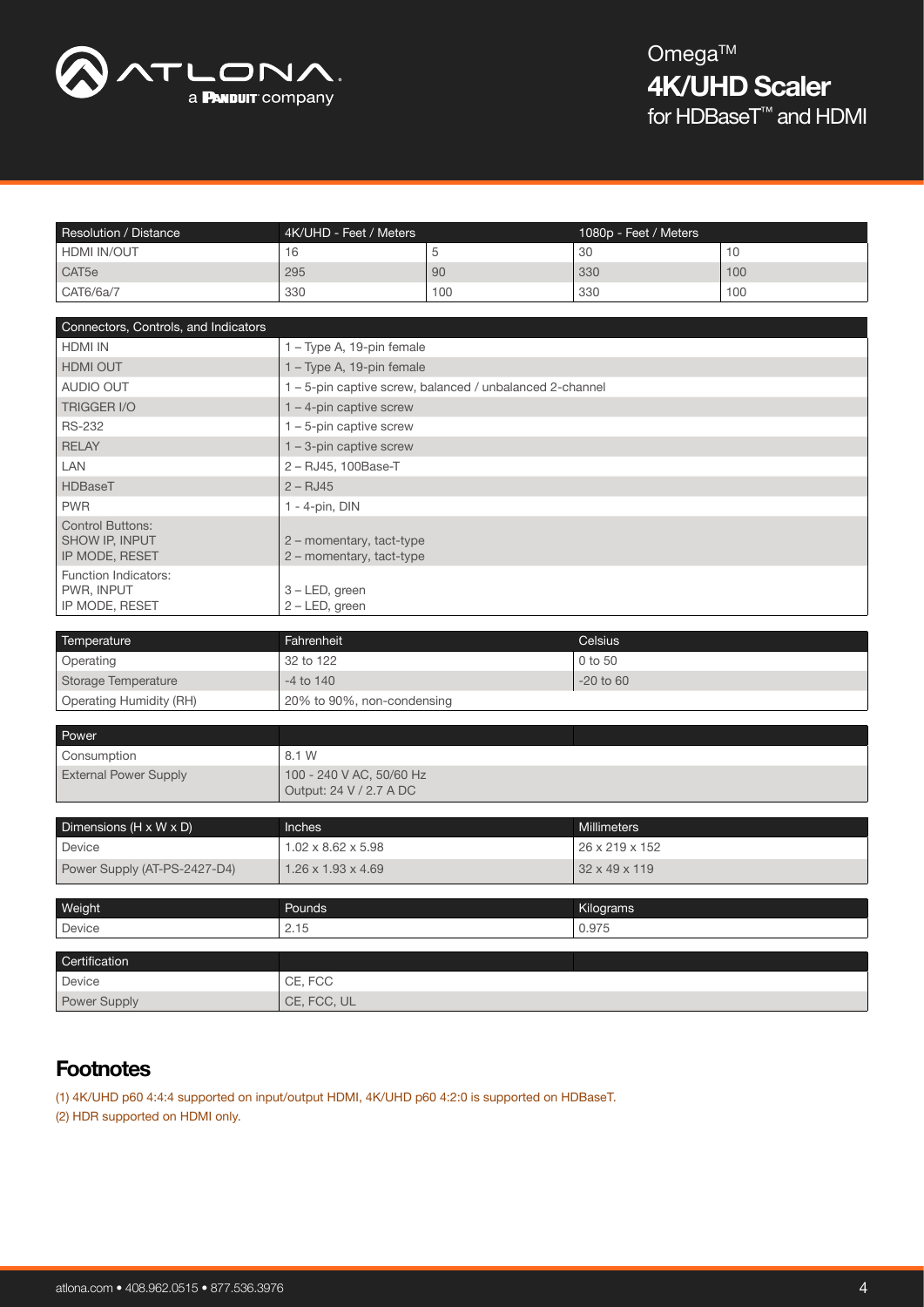

# **Accessories**

| <b>SKU</b>   | Description                              |  |
|--------------|------------------------------------------|--|
| AT-LC-H2H-1M | LinkConnect HDMI to HDMI cable (1 meter) |  |
| AT-LC-H2H-2M | LinkConnect HDMI to HDMI cable (2 meter) |  |
| AT-LC-H2H-3M | LinkConnect HDMI to HDMI cable (3 meter) |  |